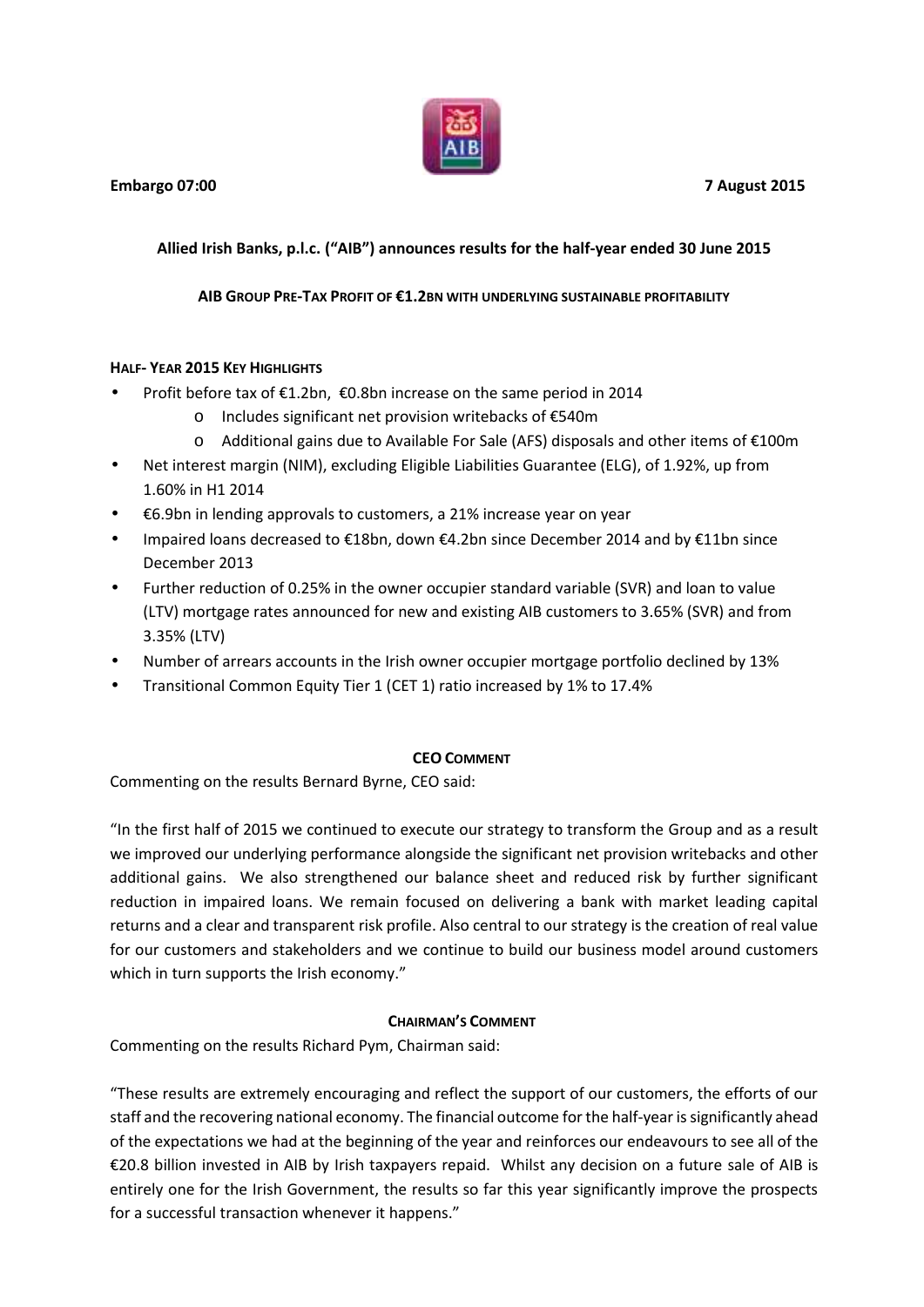## **POSITIVE OPERATING PERFORMANCE CONTINUES IN H1 2015**

- Total income up 8% to €1.3bn
- Further improvement in NIM, excluding ELG, in H1 2015 to 1.92%, up from 1.60% in H1 2014
- Fees and commissions higher by 6% due to increased levels of customer activity
	- $\circ$  Other income decreased overall due to lower additional benefits of c. €100m from disposals in the AFS and other loan disposals year on year
- Operating expenses down 6%\* or €38m while continuing to invest in our customer propositions and simplification agenda
- Pre-provision operating profit\* of €701m, 25% higher than H1 2014
- Credit provision writebacks of €540m in H1 2015 compared to €99m charge in H1 2014 reflecting progress in case by case restructuring of impaired loans and the improved economic environment. \* excluding exceptional costs

## **BALANCE SHEET AND FUNDING POSITION IMPROVING**

- Loan to deposit ratio of 99%, broadly unchanged since December 2014
- Net loans broadly in line with December 2014 at €64bn
- $\bullet$  €2bn in market funding issuances year to date  $(1)$
- NAMA senior bonds at €7.5bn a reduction of €1.9bn or 20% from end 2014
- Impaired loans decreased by €4.2bn to €18bn; €11bn reduction since December 2013
- Net stable funding ratio of 111%
- Liquidity coverage ratio of 117%
- **•** CET 1 transitional capital ratio of 17.4% increased by 1% and the fully loaded CET 1 ratio of 14.1%<sup>(2)</sup> at 30 June 2015 increased from 11.8% at December 2014 (1) Includes ACS issuance in July 2015

(2) Includes the €3.5bn 2009 Preference Shares

# **SUPPORTING OUR CUSTOMERS AND ECONOMIC RECOVERY DURING H1 2015**

- Delivering value to customers and focusing on enhancing customer experience
	- o No. 1 market position across all personal products and business lines
- Reduction of 0.25% in the owner occupier SVR and LTV mortgage rates for both new and existing customers across AIB, EBS and Haven, effective from October 2015
- Market leading position in mortgages with 39% share of drawdowns in Q1 2015
- Number of accounts in arrears in the Irish residential mortgage portfolio reduced by 13%
- Lending drawdowns of €4bn, an increase of 56% compared to the same period in 2014
- Lending drawdowns 50% higher in Ireland and 71% higher in the UK on a constant currency basis
- c.18,500 loan approvals to SMEs across a broad range of sectors
- 49% of personal loans approved online
- Over 1 million active online users

# **CAPITAL STRUCTURE AND VALUATION**

The increased levels of capital and underlying sustainable profitability enable us to progress discussions with the Department of Finance and Single Supervisory Mechanism on determining our appropriate level and mix of capital which will be subject to relevant regulatory and shareholder approvals. These discussions are focused on:

 Options in relation to the €3.5bn 2009 Preference Shares, including the possible conversion into ordinary equity of a portion of the instruments and redemption of the balance.